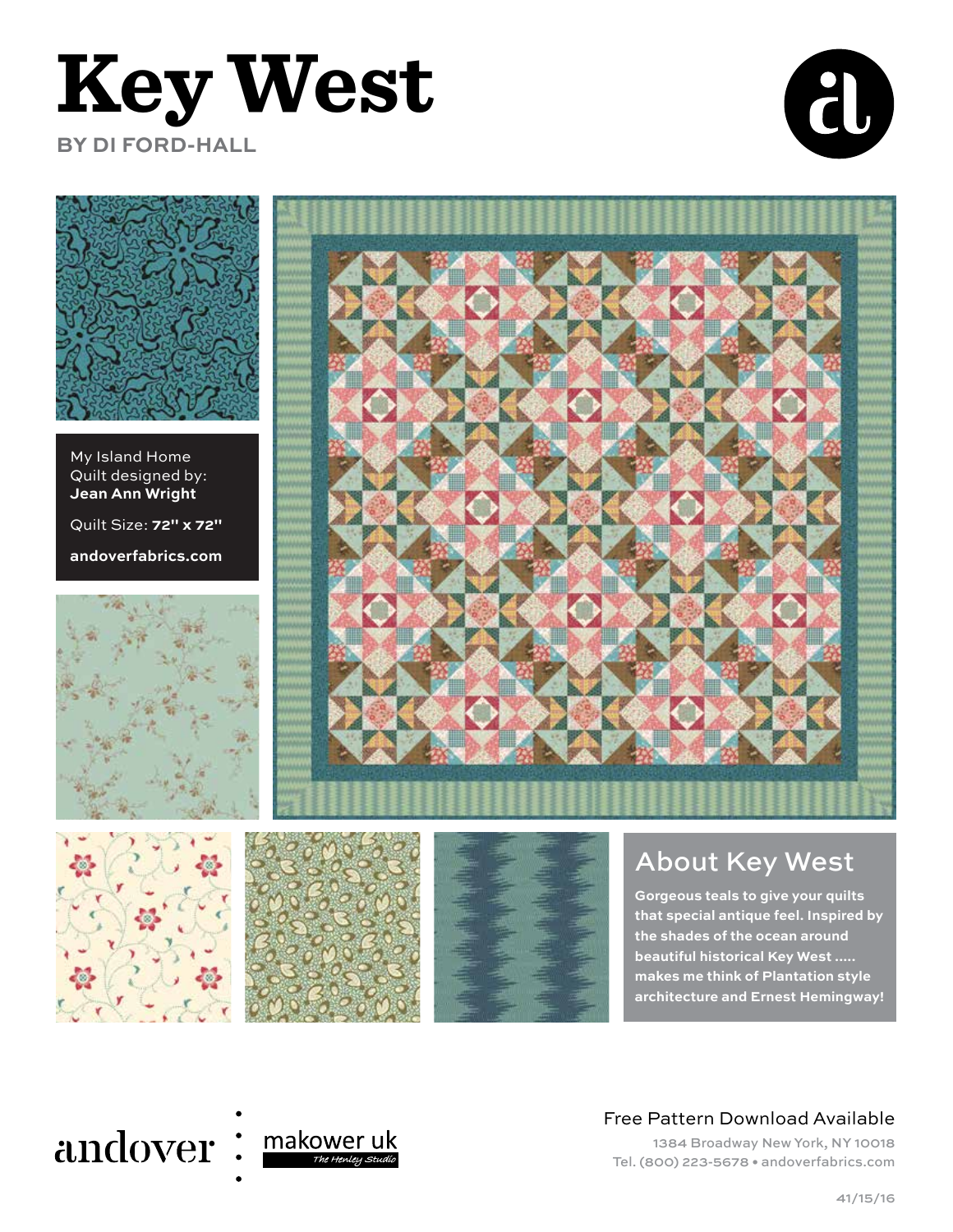## **My Island Home Quilt**

Introducing Andover Fabrics new collection: **KEY WEST** by Di Ford-Hall

Quilt designed by Jean Ann Wright

Quilt finishes 72" x 72" 12 Block Y: 12" x 12" 13 Block Z: 12" x 12"

*Tropical colors and images of sea coral, waves, and botanicals will have you dreaming of sand and sun. Quick methods are offered for easy piecing portions of the two different blocks. Clever positioning of some fabrics obscures seams between blocks to fool the eye.*

#### **Cutting Directions**

**Note:** Read assembly directions before cutting patches. All measurements are cut sizes and include **4**" seam allowances. The mitered borders include extra length for insurance. WOF designates the width of fabric from selvedge to selvedge (approximately 42" wide).

|                 | <b>Fabric A</b> Cut (12) squares $5\frac{1}{4}$ x $5\frac{1}{4}$ , cut in half diagonally<br>twice to make 48 quarter-square triangles             |  |
|-----------------|----------------------------------------------------------------------------------------------------------------------------------------------------|--|
|                 | <b>Fabric B</b> Cut (52) squares $2\frac{1}{2}$ " x $2\frac{1}{2}$ "                                                                               |  |
|                 | <b>Fabric C</b> Cut (4) borders $2\frac{1}{2}$ " x 66 $\frac{1}{2}$ ", cut crosswise and pieced<br>Cut (8) strips $2\frac{1}{2}$ x WOF for binding |  |
|                 | <b>Fabric D</b> Cut (4) borders $4\frac{1}{2}$ " x $74\frac{1}{2}$ ", cut crosswise and pieced                                                     |  |
|                 | <b>Fabric E</b> Cut (26) squares $4\frac{7}{8}$ " x $4\frac{7}{8}$ ", cut in half diagonally<br>to make 52 half-square triangles                   |  |
|                 | <b>Fabric F</b> Cut (48) squares $2\frac{7}{8}$ " (or 3", read Step 2)                                                                             |  |
|                 | <b>Fabric G</b> Cut (12) squares $3\frac{1}{4}$ x $3\frac{1}{4}$ , cut in half diagonally<br>twice to make 48 quarter-square triangles             |  |
|                 | <b>Fabric H</b> Cut (48) squares $2\frac{1}{2}$ " x $2\frac{1}{2}$ "                                                                               |  |
| <b>Fabric I</b> | Cut (24) squares $5\frac{1}{4}$ " x $5\frac{1}{4}$ ", cut in half diagonally<br>twice to make 96 quarter-square triangles                          |  |
|                 | <b>Fabric J</b> Cut (104) squares $2\frac{1}{2}$ " x $2\frac{1}{2}$ "                                                                              |  |
|                 | <b>Fabric K</b> Cut (48) squares $2\frac{7}{8}$ (or $3$ ", read Step 2)                                                                            |  |
|                 | <b>Fabric L</b> Cut $(24)$ squares $2\frac{7}{8}$ " x $2\frac{7}{8}$ ", cut in half diagonally<br>to make 48 half-square triangles                 |  |

#### **Fabric Requirements**

|                   |        | Yardage              | Fabric  |  |
|-------------------|--------|----------------------|---------|--|
| <b>Fabric A</b>   | blocks | $\frac{3}{8}$ yard   | 8311-LT |  |
| <b>Fabric B</b>   | blocks | $\frac{3}{8}$ yard   | 8311-R  |  |
| *Fabric C         | border | $1\frac{1}{4}$ yards | 8311-T  |  |
| <b>Fabric D</b>   | border | $1\frac{1}{4}$ yards | 8312-V  |  |
| <b>Fabric E</b>   | blocks | $\frac{5}{8}$ yard   | 8313-V  |  |
| <b>Fabric F</b>   | blocks | $\frac{3}{8}$ yard   | 8313-W  |  |
| <b>Fabric G</b>   | blocks | $\frac{1}{8}$ yard   | 8317-R  |  |
| <b>Fabric H</b>   | blocks | $\frac{1}{4}$ yard   | 8314-T  |  |
| <b>Fabric I</b>   | blocks | $\frac{3}{4}$ yard   | 8315-R  |  |
| <b>Fabric J</b>   | blocks | $\frac{5}{8}$ yard   | 8316-V  |  |
| <b>Fabric K</b>   | blocks | $\frac{3}{8}$ yard   | 7971-T  |  |
| <b>Fabric L</b>   | blocks | $\frac{1}{4}$ yard   | 7967-R  |  |
| <b>Fabric M</b>   | blocks | $\frac{5}{8}$ yard   | 7968-TY |  |
| <b>Fabric N</b>   | blocks | $\frac{3}{8}$ yard   | 7969-YE |  |
| <b>Fabric O</b>   | blocks | 1 yard               | 7970-YL |  |
| <b>Fabric P</b>   | blocks | $\frac{5}{8}$ yard   | 7971-RN |  |
| <b>Fabric Q</b>   | blocks | $\frac{5}{8}$ yard   | 8220-N  |  |
| <b>Fabric R</b>   | blocks | $\frac{1}{8}$ yard   | 8224-T  |  |
| <b>Fabric S</b>   | blocks | $\frac{1}{4}$ yard   | 8223-R  |  |
| <b>Backing</b>    |        | $4\frac{1}{2}$ yards | 8316-R  |  |
| *includes binding |        |                      |         |  |

**Fabric M** Cut (52) rectangles  $2\frac{1}{2}$ " x  $4\frac{1}{2}$ ", cut crosswise so stripe is perpendicular to the 4**2**" edges

- **Fabric N** Cut (13) squares  $4\frac{1}{2}$ " x  $4\frac{1}{2}$ "
- **Fabric O** Cut (12) squares  $5\frac{1}{4}$ " x  $5\frac{1}{4}$ ", cut in half diagonally twice to make 48 quarter-square triangles Cut (52) rectangles 2**2**" x 4**2**"
- **Fabric P** Cut (104) squares  $2\frac{1}{2}$ " x  $2\frac{1}{2}$ "
- **Fabric Q** Cut  $(26)$  squares  $4\frac{7}{8}$ " x  $4\frac{7}{8}$ ", cut in half diagonally to make 52 half-square triangles
- **Fabric R** Cut (12) squares  $2\frac{1}{2}$ " x  $2\frac{1}{2}$ "
- **Fabric S** Cut (48) squares  $2\frac{1}{2}$ " x  $2\frac{1}{2}$ "
- **Backing** Cut (2) panels 40" x 80", pieced to fit quilt top with overlap on all sides

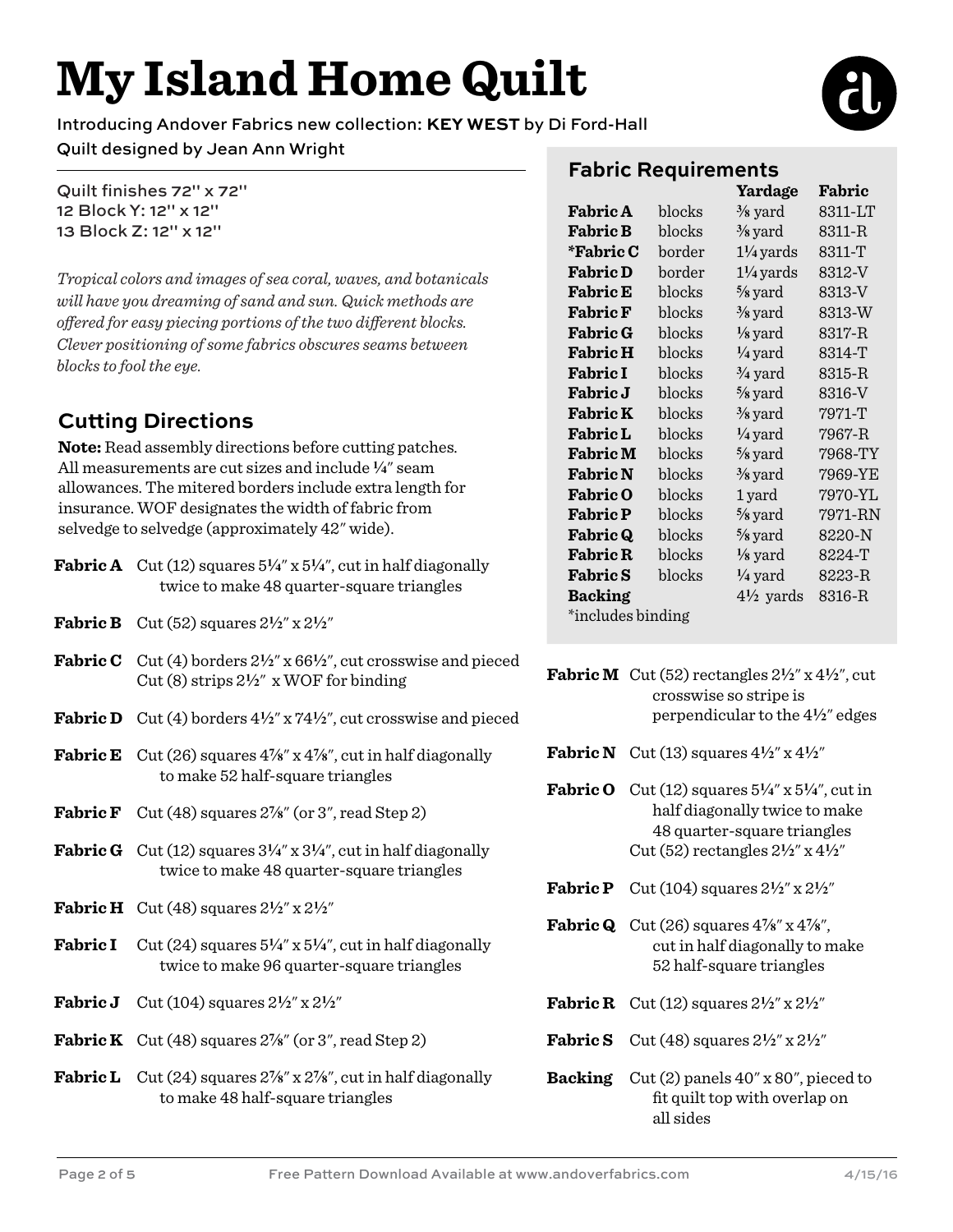#### **Making the Quilt**

**1.** Referring to Diagram 1, sew Fabric G triangles to the sides of a Fabric R square. Join Fabric L triangles to the sides. The unit should measure 4**2**" from edge to edge. Make 12 Block Y centers. Set aside.



**Diagram 1 – Make 12**

**2.** The Y blocks use half-square triangles (HST) finish 2" square. Use your favorite method to make HST, or



follow these directions. Cut the

F and K squares 2**f**", or if you wish to trim the units to an exact size after stitching, cut the squares 3". Draw a diagonal line on the wrong side of each Fabric K square (Diagram 2). Place a marked square on a Fabric F square, right sides together. Sew **4**" seam on each side of the marked line; cut apart on the marked line. Press open to make pieced HST. Trim the HST to 2**2**" square if needed. Make 96 total HST.

**3.** Referring to the Block Y diagram, arrange patches to make the units. Pay attention to the orientation of the fabrics so the 8-pointed star appears as shown. Join the units into 3 horizontal rows. Join the rows. Make 12 Block Y.



**Block Y – Make 12**

**4.** Block Z centers are made with quick stitchand-flip piecing methods. Draw

**Diagram 3**  $4\frac{1}{2}$  $2^{1/2}$ **B N**





a diagonal line on

the wrong side of each Fabric B 2**2**" square. Referring to Diagram 3, place a marked square on a Fabric N 4**2**" square, right sides together, aligning raw edges at the corner. Stitch on the drawn line; trim away and discard excess fabric. Press open. Repeat on the opposite corner, watching orientation of the sewing. Repeat on the remaining corners (Diagram 4). Make 13 Block Z centers.

**5.** To make the Flying Geese needed for Block Z, draw a diagonal line on the wrong side of each Fabric J 2**2**" square. Place a marked square on one end of a Fabric M 2**2**" x 4**2**" rectangle, right sides together. Sew on the marked line; trim away and discard excess fabric (Diagram 5). Press open. Repeat this process on the opposite end of the rectangle (Diagram 6) to make a Flying Geese. Make 52. Repeat these steps to make 52 Flying Geese with Fabrics O and P. Join Flying **P**



**Diagram 5 Diagram 6**

**Flying Geese**

**O**



**F.G. Unit – Make 52**

Geese in pairs as shown. Make 52 Flying Geese Units.

**6.** Referring to the Block Z diagram, position units and patches into 3 horizontal rows, noting rotation of the Flying Geese Units. Once you are satisfied with placement, join patches into rows, and then join the rows to make a Block Z. Make 13.



**Block Z – Make 13**

**F**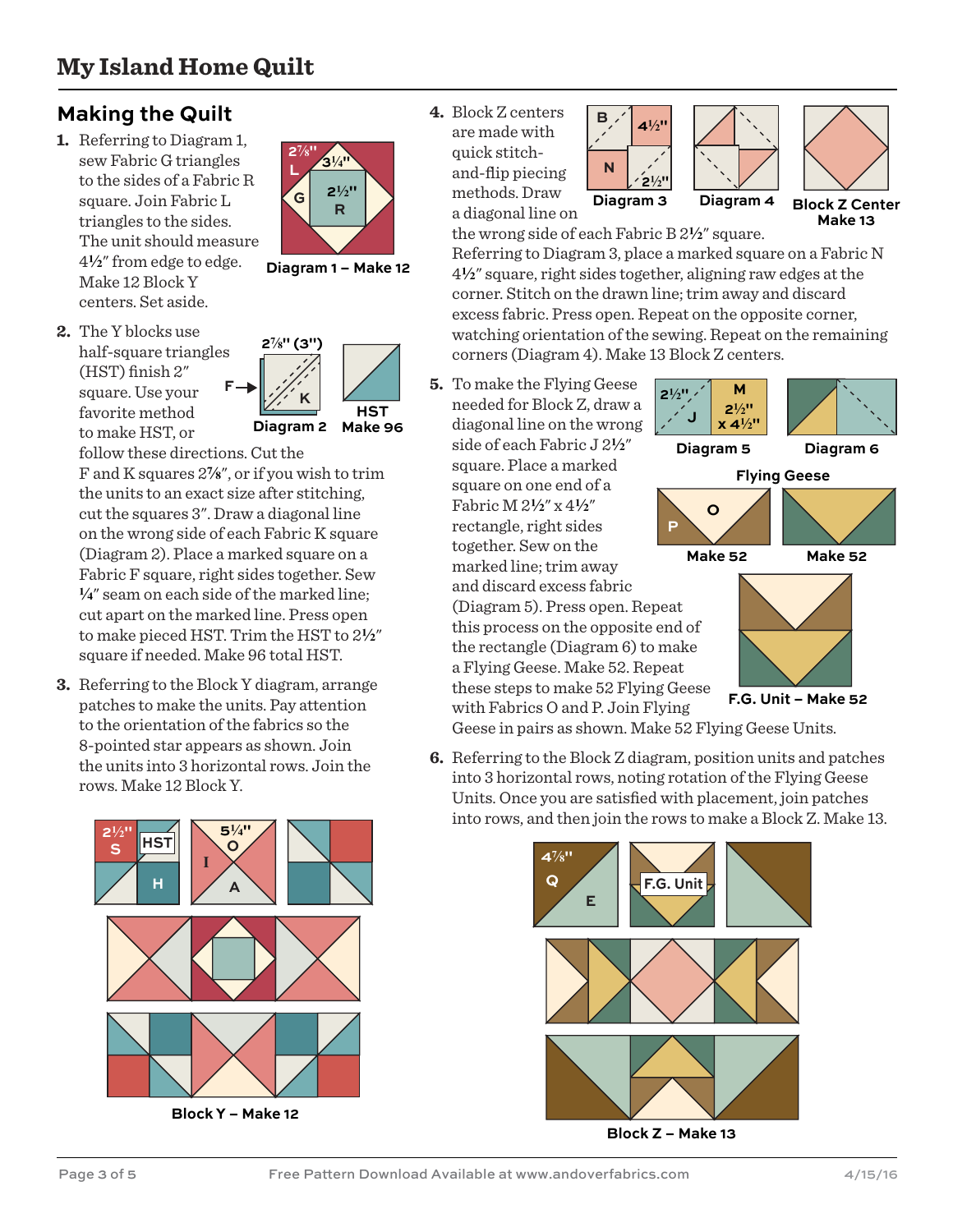#### **My Island Home Quilt**

- **7.** Referring to the Quilt Diagram, join 3 Block Z and 2 Block Y to make a horizontal row. Make 3 rows like this. Join 3 Block Y and 2 Block Z to make a row. Make 2. Join the rows.
- **8.** Join Fabric D border strips to make the lengths needed, matching the print so the design looks continuous. Join Fabric C strips to make borders the lengths needed. Matching centers, sew a Fabric C border to a Fabric D border to make a border unit. Make 4 units. Sew the border units to the quilt, starting and stopping stitching **4**" from the quilt's raw edge. Miter the corners and trim the excess.

#### **Finishing the Quilt**

**9.** Layer the quilt with batting and backing and baste. Quilt in the ditch around borders and block patches. Bind to finish the quilt.



**Quilt Diagram**